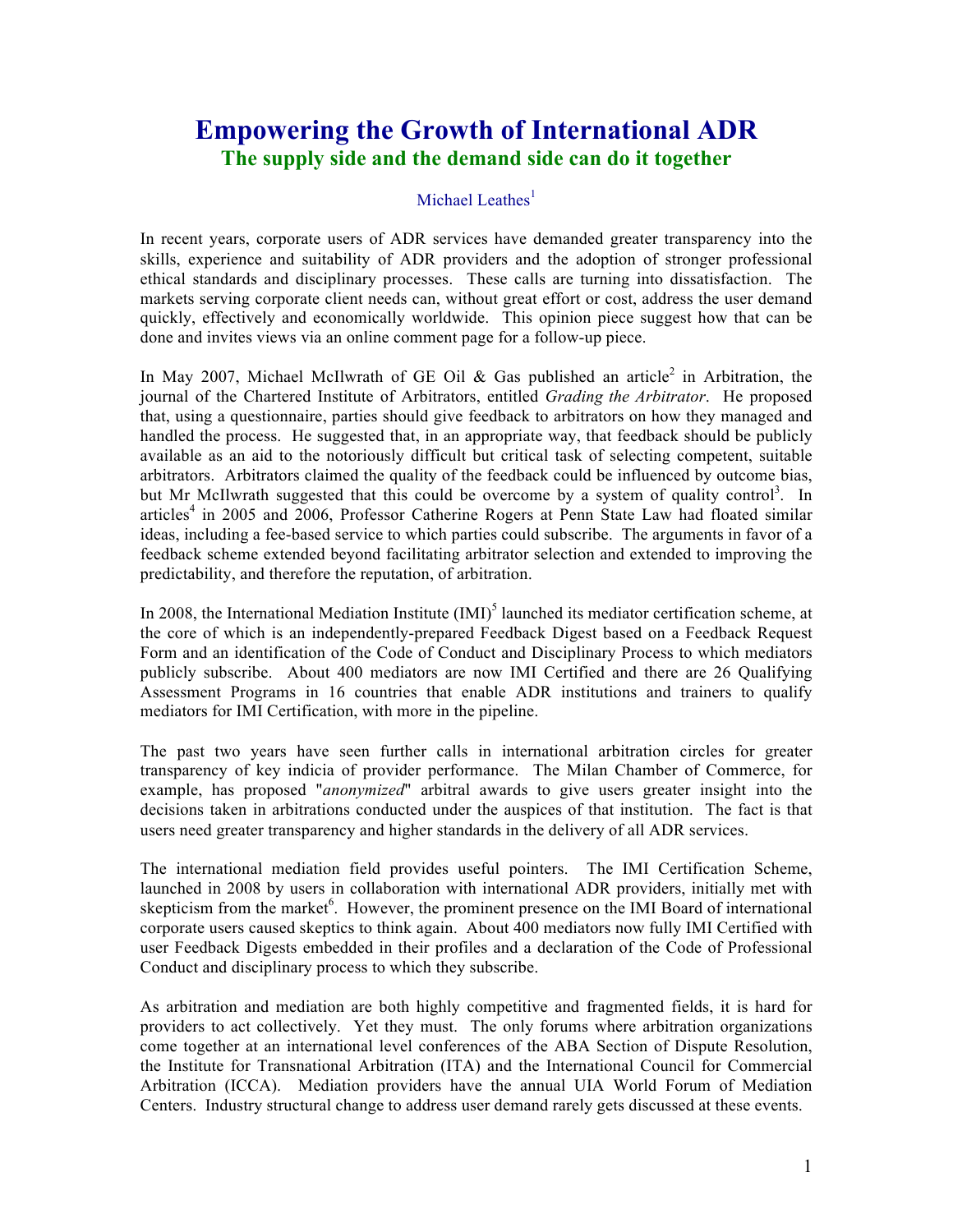One recent exception was the ICCA Annual Conference in Singapore in June 2012, the theme of which was "*International Arbitration – the coming of a new age?*" The keynote speech<sup>7</sup> was given by the then Attorney General of Singapore (now Chief Justice) Sundaresh Menon, a man with a distinguished career in international arbitration<sup>8</sup>. Mr Menon suggested that the "*new age*" of arbitration is, in fact, its golden age, implying that the field stood on the brink of decline, and urged arbitrators to "*embark on a course of collective self-reflection…on what we as a community have done right, but more importantly, on what we could do better, and perhaps plant the seeds of change so that our industry will…continue to play a critical role in the global administration of commercial justice*." Mr Menon highlighted how arbitration had suffered from growing complexity and "*judicialisation*" becoming more time consuming and costly, leading to a "*growing frustration for users*" and asked whether "*these telltale signs of trouble signify the beginning of the end*". He identified an increasing disconnect between the satisfaction of the arbitration community with the revenues they earned compared to the "*growing dissatisfaction with [the] unregulated industry*" by users. Mr Menon urged the field to head off declining credibility and confidence by "*charting a new course*" and design and subscribe to an international self-regulatory regime involving greater efficiency, transparency and accountability.

Mr Menon proposed that the regulatory framework governing arbitrators should cover initial entry requirements, a competency certification system and practice standards for the conduct of arbitrators and also of international arbitration counsel, including a uniform global set of ethical standards and rules of professional conduct backed up by a disciplinary process. He envisaged arbitral institutions being the functional equivalent of Bar Associations in this system, with a role in implementing the self-regulatory standards. He drew a distinction between injecting greater transparency in arbitrator conduct, and the substantive issues in dispute (which are confidential). He advanced the idea of an open-access database of information about arbitrators and their decisions under the auspices of a respected international body. He concluded that this would aid "...*parties in their selection of, or even their approach towards, arbitrators in future cases, moving away from glorified and often self-promoting curriculum vitae, to serve as a repository of useful and independently audited information on an arbitrator's past cases, reasoned decisions (if necessary redacted to protect… confidentiality), the instances where the arbitrator ruled or dissented in favor of his appointing party, as well as complaints and feedback from parties*."

A few months later, Professor Rogers, who was mentioned as an authority in Mr Menon's keynote and in Mr McIlwrath's 2007 article, proposed an *International Arbitrator Information Project* (IAIP) to help correct the "*gumshoe clue-hunting approach currently employed to select international arbitrators*" which is "*severely outdated and unduly expensive in an era of*  information and technological efficiency"<sup>9</sup>.

Professor Rogers suggested that the IAIP would be a non-profit resource providing reliable, objective information about arbitrators, with each arbitrator having a dedicated space that in addition to biographical information would include links to publicly available arbitral awards and other data, including peer reviews. It would also include objective appraisals of arbitrators' case management skills, and behavior as an arbitrator based on feedback from users and users' counsel. She identified various legal and practical obstacles including confidentiality, how feedback would be edited responsibly and fairly, but said that these issues can be addressed<sup>10</sup>.

A few additional relevant considerations are:

IMI is the only body in the international ADR field in which several of the leading arbitration institutions (AAA, BCDR, ICC, JAMS, SIAC) are collaborating with the express intent of helping to raise professional standards and deliver greater transparency.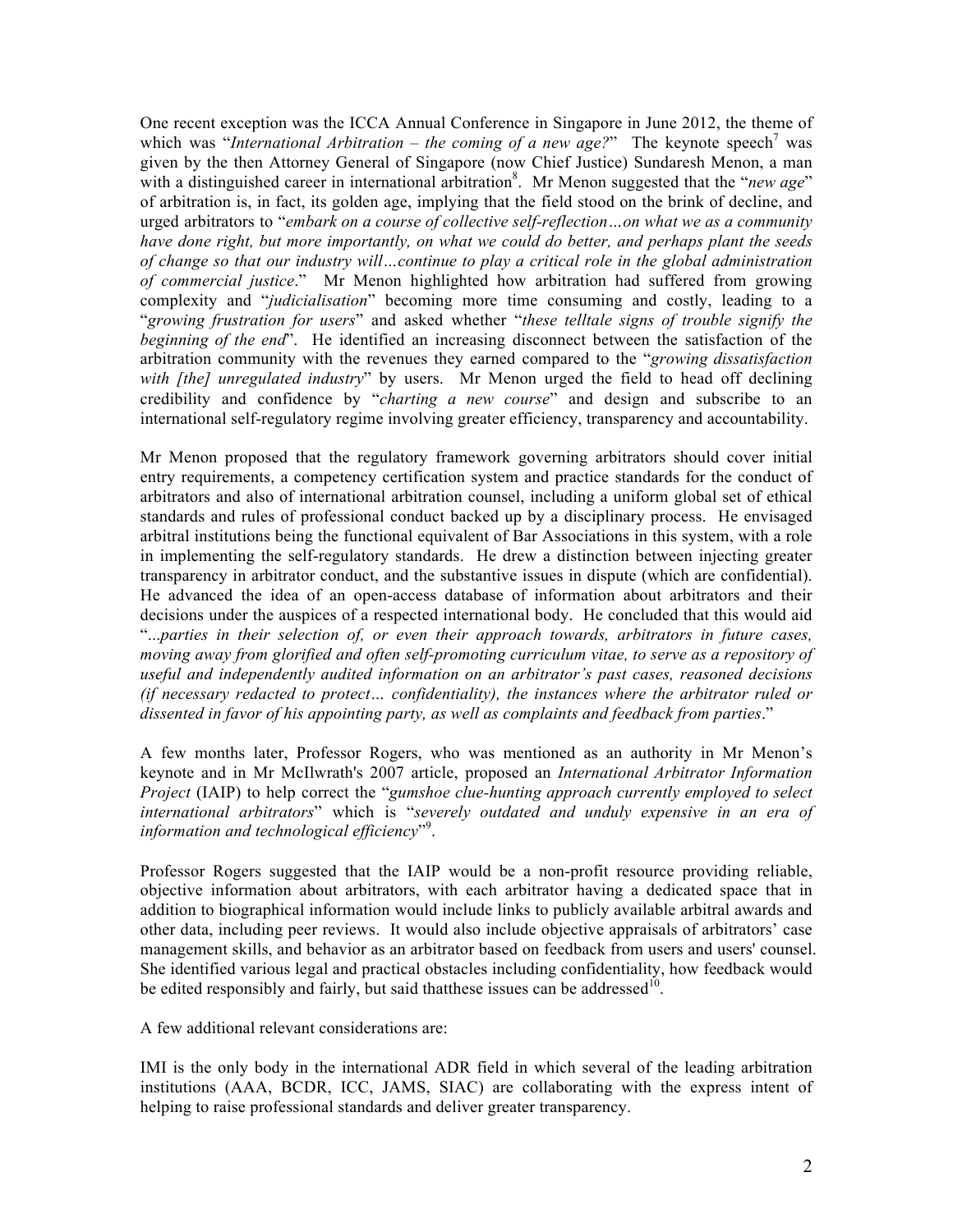A collaboration arrangement was announced in March 2013 between IMI and the Corporate Counsel International Arbitration Group  $(CCIAG)^{11}$ . This collaboration will enable the user share of voice in international ADR to be more heard more loudly and clearly.

In February 2013, the results were published of a 2011 survey of the in-house dispute resolution counsel in 368 Fortune 1,000 US companies conducted by Cornell and Pepperdine Universities together with CPR Institute as a follow-up to a 1997 survey conducted by Cornell<sup>12</sup>. This survey was designed to identify trends among corporate users since 1997, surface emerging ADR policies and practices, and understand the drivers of those trends, policies and practices. There is much useful data in this survey for both arbitration and mediation. One of the most startling statistics is that there has been a significant decline in the use of arbitration in 8 out the 10 categories of dispute surveyed between 1997 and 2011.

An International Corporate Users ADR Survey was conducted by IMI between mid-January and mid-March 2013 among 76 corporate in-house dispute resolution counsel, mainly in North America and Europe. Law firms and other outside advisers were not invited to participate in this Survey to enable the focused view of actual disputants to be captured. The Survey raised a number of issues that earlier research by different organizations had not asked of corporate inhouse dispute resolution counsel. The results, which have recently been published<sup>13</sup> and are most revealing, though hardly surprising. In summary:

1. Users want more information about both arbitrators and mediators. They want evidence that their competency has been independently assessed, they want them to belong to professional ADR organizations that are not service providers, and to subscribe to rigorous Codes of Practice in ADR that render them subject to disciplinary processes, as any other mainstream professionals.

2. Past experience with arbitrators and mediators is seen as vital to selection decisions - whether that experience is the user's own, or that of their counsel, or of previous users of the neutrals under consideration in independently-prepared feedback summaries. A high proportion (76%) of in-house dispute resolution counsel completing the Survey say they want access to the feedback of previous users of both arbitrators and mediators.

3. Arbitration providers are now expected by three quarters of in-house dispute resolution counsel to be proactively encouraging parties to mediate their disputes, and almost half go so far as to want Courts and Tribunals to make mediation a compulsory step in both litigation and arbitration.

## **Action to Address User Needs**

User demand for more information and higher professional standards in ADR is unequivocal.

An international institution is needed to address the global user demand, particularly in arbitration, conciliation and similar methods of resolving international commercial disputes. That institution should preferably not be a service provider.

Ideally it should be a new entity, without an historical footprint, established as a collaboration of the demand and supply sides of the arbitration field - similar to how IMI is set up successfully in the mediation field. It could be affiliated to IMI to share funding and overheads and secure an early momentum. Funding could be drawn from all those with an interest in greater access to information and higher quality in ADR - meaning: users, ADR provider organizations, law firms and individual ADR practitioners.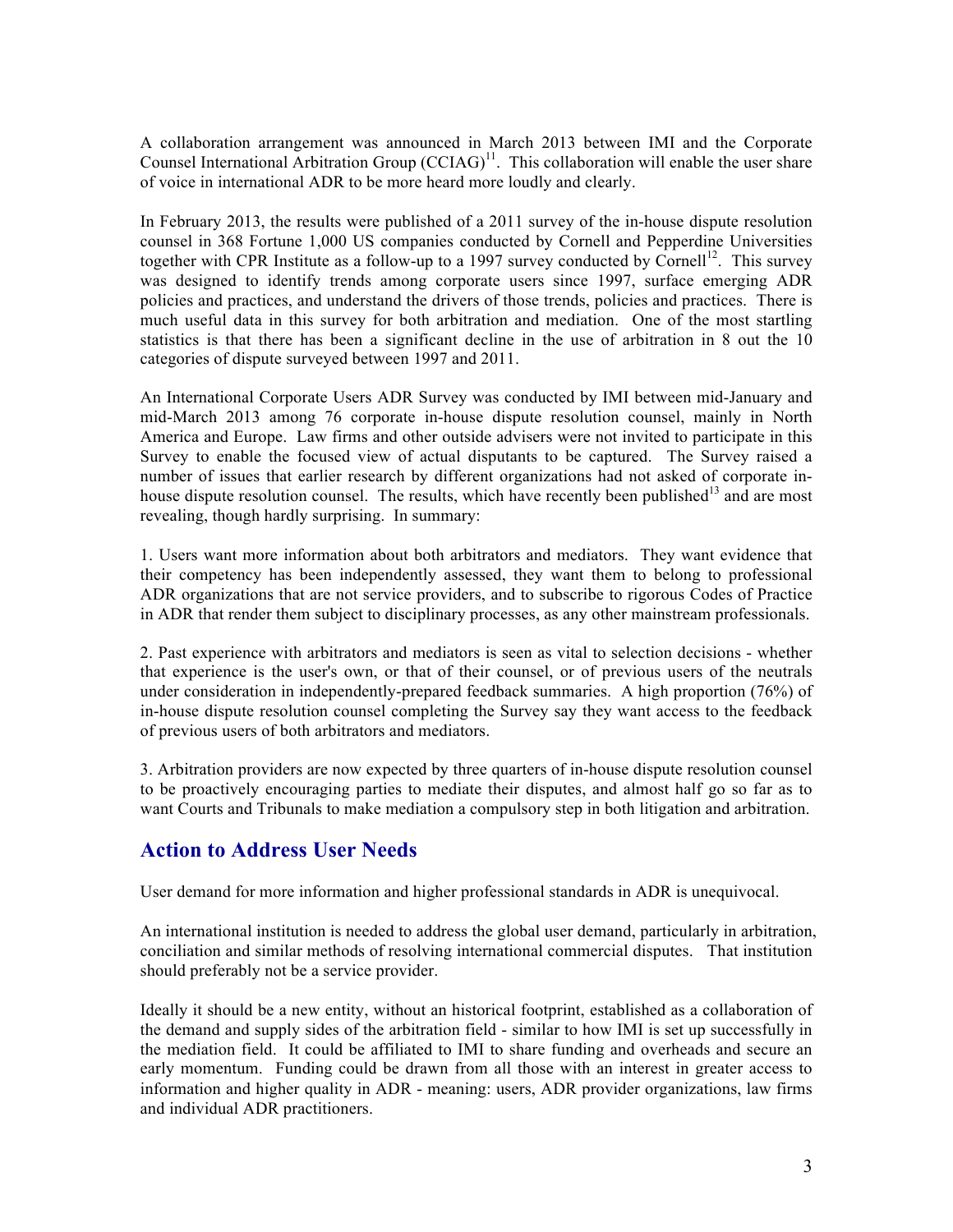Some may feel that this could be achieved by an existing entity established at global level that does not provide ADR services. ICCA, a highly-regarded organization with a truly global reach and representation that does not administer arbitrations or act as an appointing authority, and has UN NGO Consultative Status on behalf of the arbitration field, seems to be the only realistic possibility. However, ICCA's Statement of Purposes focuses its role on conferences, publications and thought leadership, not acting as the field's professional institution and self-regulatory authority. Moreover, although ICCA's 40+ strong Governing Board comprises distinguished arbitrators and conciliators, counsel and educators, it does not include any corporate users.

Easier and better, perhaps, to set up a brand new entity, with close ties to established and valuable existing institutions like ICCA and the world's great ADR providers. That entity would need to focus its core mission on: (1) setting and achieving the highest standards in arbitration and conciliation; (2) establishing a globally-applicable Code of Professional Practice linked to a disciplinary procedure credible to users; (3) improving the quality and depth of information available about arbitration and conciliation, and in particular about arbitrators and conciliators; and (4) promoting what users will regard as more practical, efficient use of ADR processes.

It is not a difficult thing to achieve. The supply side and the demand side should do it together.

**Michael Leathes April 12, 2013**

**In the hope that this article will encourage ideas and debate, the author has prepared a simple online comment page where views can be posted in response to four short questions. The comment page is at: http://fluidsurveys.com/s/imi-professionalizing-international-adr-through-transparency-survey/**

## **Footnotes**

[1] Michael Leathes spent 35 years as an in-house counsel with Gillette, Pfizer, International Distillers & Vintners and BAT, managing international disputes. He is a director of the International Mediation Institute.

[2] http://imimediation.org/grading-the-arbitrator

[3] These ideas and others are captured in the 2010 Fordham Papers in an article by Mr McIlwrath and his GE colleague, Roland Schroeder Transparency in *International Arbitration: What Are Arbitrators and Institutions Afraid Of?* a summary of which is at: http://kluwerarbitrationblog.com/blog/2010/10/18/anti-arbitration-a-modest-proposal-for-standardized-performance-metrics/

[4] C.A. Rogers, "*The Vocation of International Arbitrators*" (2005) 20 American University Journal of International Law 959 at pp.1009–1010; and "*Transparency in International Commercial Arbitration*" (2006) 59 Kansas Law Review 1301

[5] www.IMImediation.org

[6] http://www.cpradr.org/Resources/ADRTools/CPRADRBlog/tabid/116/articleType/ArticleView/articleId/422/Novembers-Alternatives-More-Arguing-Over-Credentialing-Nov-11.aspx

[7] http://www.arbitration-icca.org/media/0/13398435632250/ags\_opening\_speech\_icca\_congress\_2012.pdf